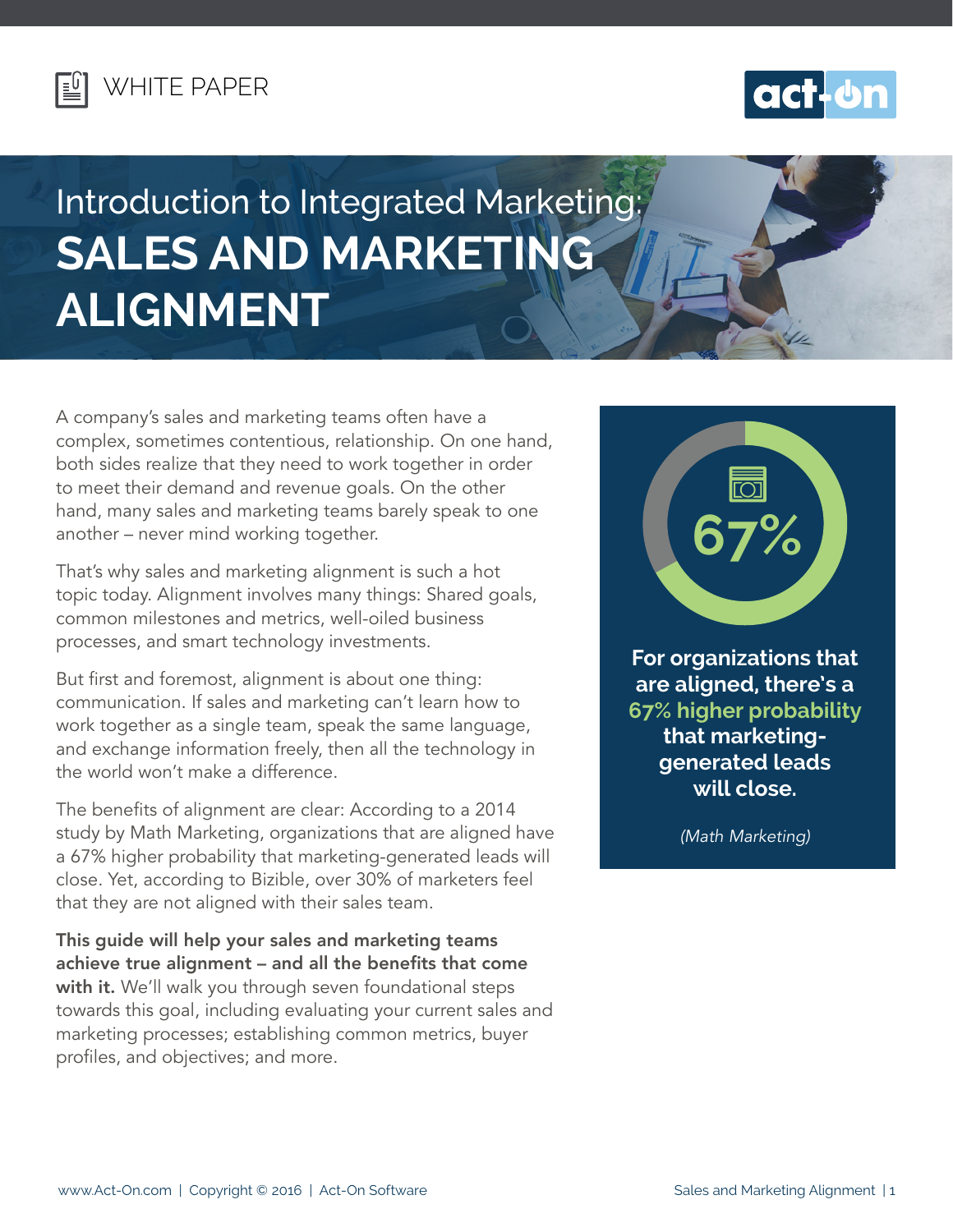## STEP 1: **Get Your Buyer Profiles On The Same Page**

Prospect and buyer profiles can be a tricky business. Chances are, your sales and marketing teams each have an established view of their "ideal" prospect and ideal customer profile, and a lot of their daily activities reflect that vision.

Here's the problem: Marketing and sales teams often use radically different prospect and company profiles – and they may not even know it.

The first step towards solving this problem is to get your sales and marketing leaders together to compare their prospect profiles, focusing on where they overlap and where they don't. At the same time, you should compare both sets of current profiles against what you know – based on intelligence gathered from your marketing automation, CRM and sales systems – about your best (and worst) customers. What traits really define a long-term or exceptionally profitable relationship? Which ones could be warning that some prospects might consistently present challenges?

Armed with this knowledge, you can proceed to build a single, mutually acceptable set of prospect profiles. In the process, you'll build an important bridge between your sales and marketing teams that will facilitate better communication and cooperation, and go a long way to resolving entrenched conflict. This is especially important if you're planning on introducing an **[account-based marketing](http://mktg.actonsoftware.com/acton/attachment/248/f-1dcf/1/-/-/-/-/ActOn_AO007_EBK_AccountBasedMarketing_DESIGN_v007_FINAL.pdf?sid=HYIsNhoMI)** strategy, which hinges on both sales and marketing teams knowing exactly who your ideal customer is.

**B2B organizations with tightly aligned sales and marketing operations achieved 24% faster three year revenue growth, and 27% faster three-year profit growth.**

*(Sirius Decisions)*

Want to learn more about developing buyer personas? Check out our workbook ["Right Person, Right](http://mktg.actonsoftware.com/acton/attachment/248/f-20a4/1/-/-/-/-/Right%20Person_%20Right%20Message_%20Right%20Time.pdf)  [Message, Right Time"](http://mktg.actonsoftware.com/acton/attachment/248/f-20a4/1/-/-/-/-/Right%20Person_%20Right%20Message_%20Right%20Time.pdf)  to get started!

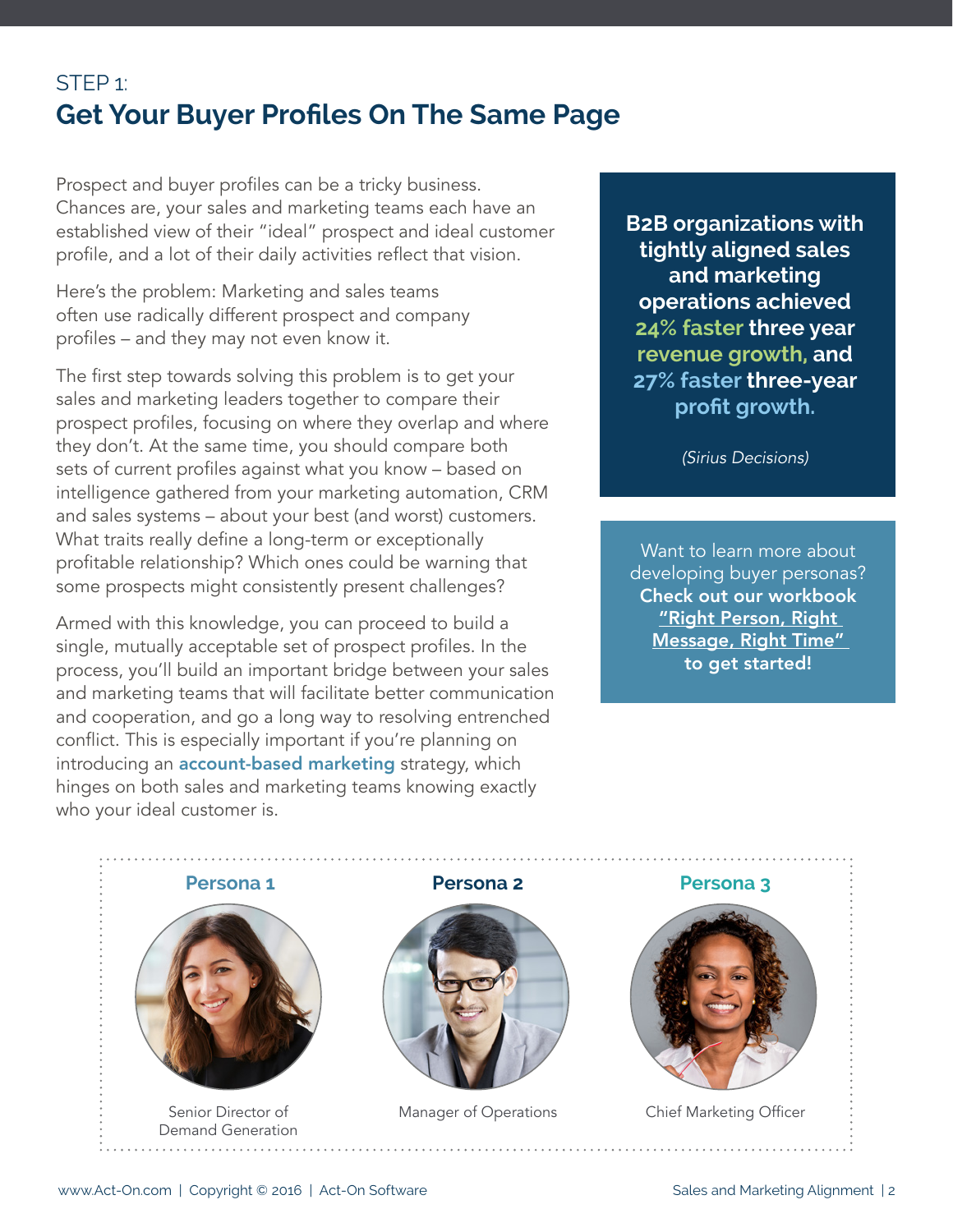## STEP 2: **Develop An Integrated Messaging Strategy**

Content is another area where your sales and marketing teams may not be on the same page (no pun intended!). Different groups may rely upon different – and often mutually exclusive – sets of content assets. Some of these assets may be quite valuable, but others might be outdated and in need of a refresh.

A comprehensive content audit – figuring out what you've got, how it's used, and where to find it – can help to correct this problem. In the process, it's likely that you'll discover "lost" assets that could be valuable to other parts of your sales and marketing organization. It's also likely that you'll discover gaps where your existing content isn't suitable for certain nurturing campaigns, buying stages, or prospect profiles.

Also take time to review current best practices for creating and sharing content. According to the 2015 DemandGen Report "Content Preferences Survey," for example, "51% of B2B buyers rely on content now to research their buying decisions, and they want shorter, interactive content that educates rather than sells. Additionally, 96% of respondents said that they want content with more input from industry thought leaders."



That should be a powerful incentive to make sure that your sales and marketing content strategies are aligned and integrated.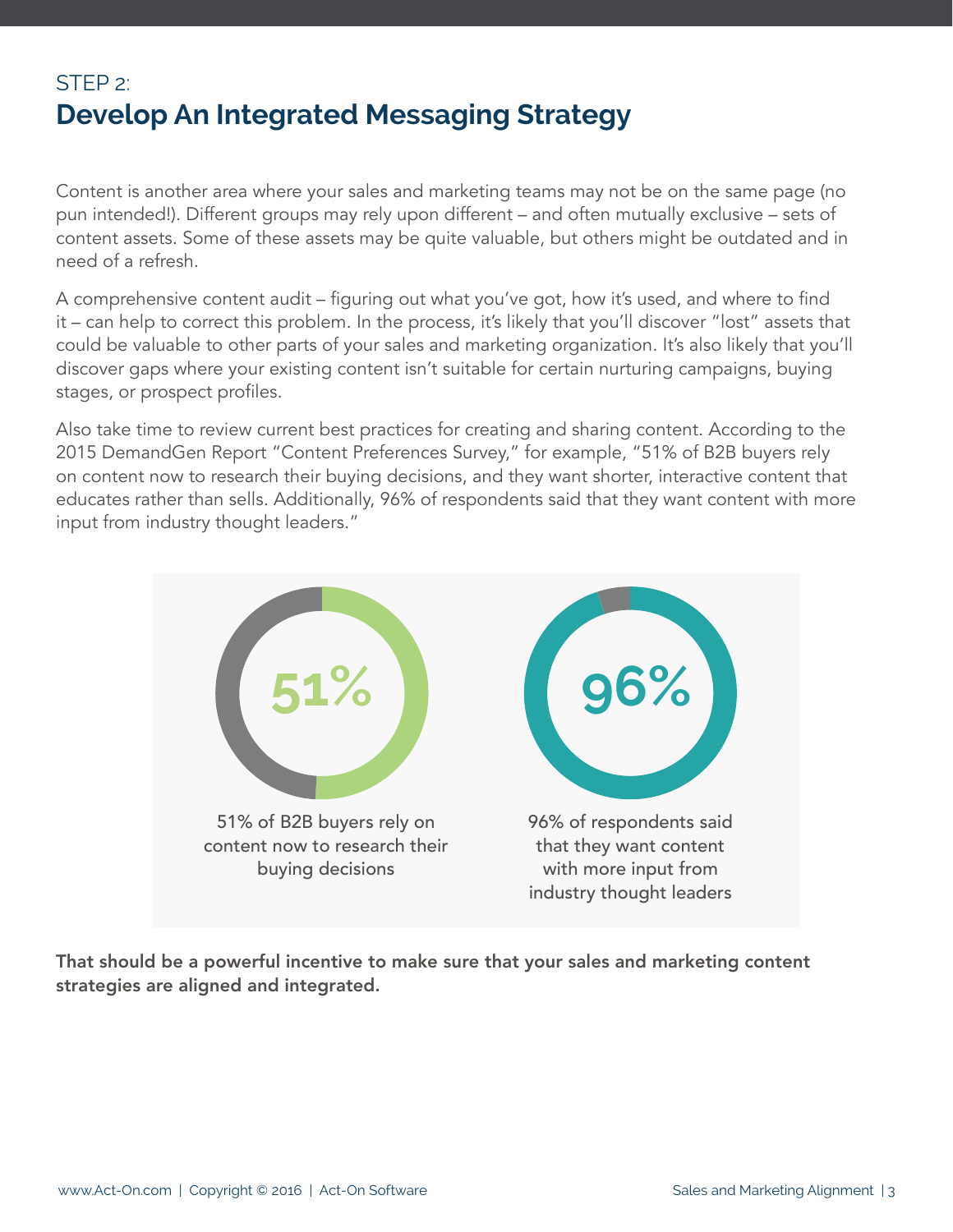## STEP<sub>3</sub>: **Agree On Common Metrics And Definitions**

Many executives are surprised to discover that their sales and marketing teams answer these questions in very different ways. As a result, neither side speaks the same language, even when dealing with critical concepts like "sales ready" leads (see sidebar).

In some cases, solving this problem is simply a matter of agreeing upon a set of shared definitions. In other cases, prospect data from a marketing automation system can help you identify the most important metrics for tracking and analyzing your company's sales and marketing performance.

#### Defining The "Sales Ready" Lead

The process of handing off a lead from marketing to sales is critical to both sides. It's the point where the marketing team proves its value, and where the sales team gets the raw material for closed deals.

So why do so many companies stumble over how they define a sales ready lead? That's usually the underlying problem when marketing complains that its leads vanish into a black hole – or when sales reps complain that the leads they get from marketing are a waste of their time.

Solving this problem is one of the most important things you'll accomplish with a successful sales and marketing alignment initiative. Look at your metrics and pipeline data: What criteria do the best job of defining qualified leads? Then document your criteria in a formal definition, get sign-off on the results – and follow up with a solid Service Level Agreement.

**Organizations with tightly aligned sales and marketing functions enjoyed 36% higher customer retention rates and 38% higher sales win rates.**

*(MarketingProfs)*

Ask your sales and marketing teams – separately – how they answer the following questions:

• How do they define a qualified lead?

စွ

- What rules do they follow for discarding or disqualifying leads?
- What demographic or behavioral traits do they associate with qualified leads?
- • How do they define the various stages for managing leads?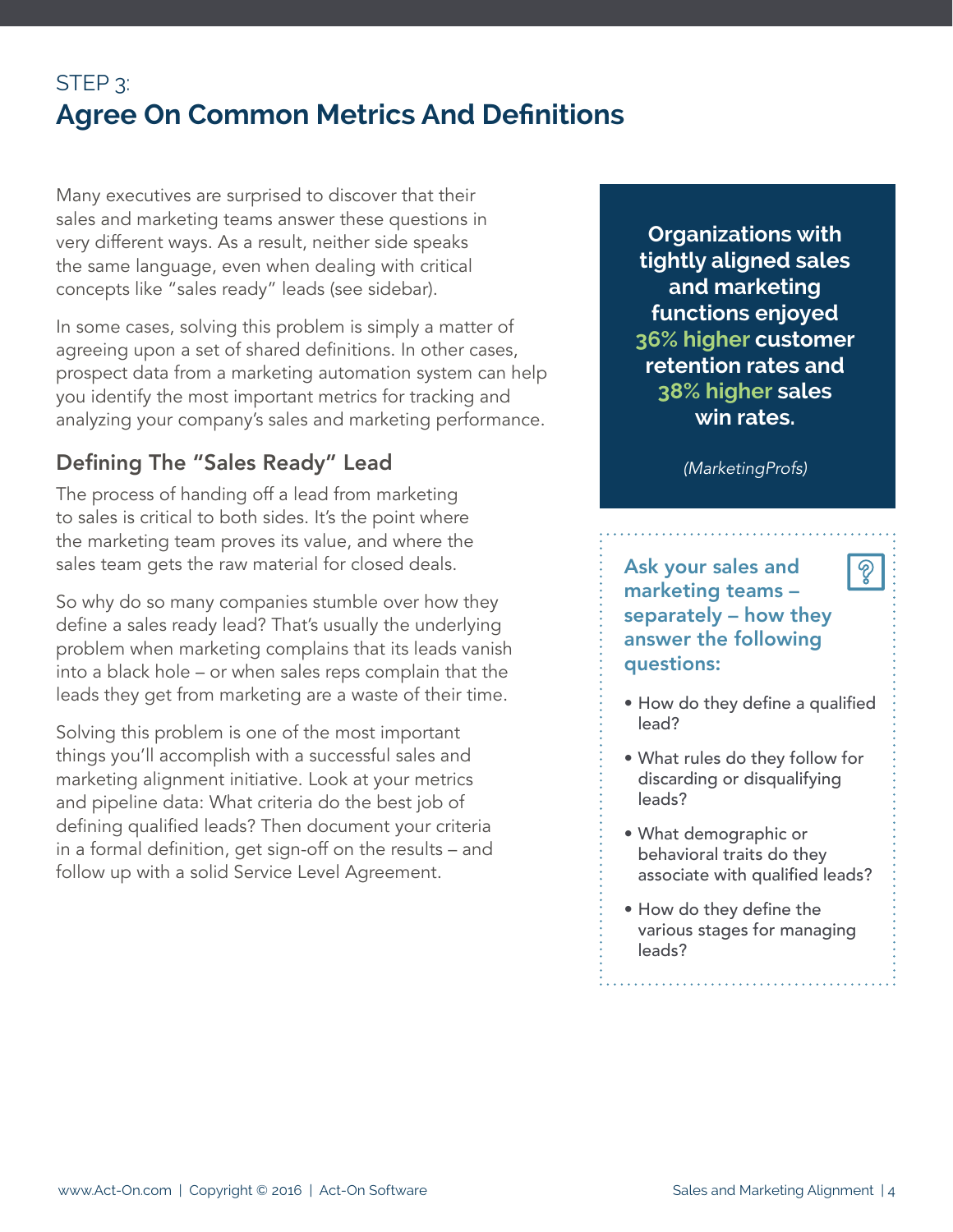#### STEP 4: **Establish SLAs**

The Service Level Agreement (SLA) isn't just for technology providers. In fact, SLAs are an important way to define the relationship between your sales and marketing organizations, and to hold both sides accountable for their commitments.

The idea is really pretty simple: Begin with a set of agreed-upon performance metrics, such as those identified in Step 3. Then set a series of targets such as:

The number of sales-ready leads to be delivered by the marketing team

The minimum amount of information to be collected before a qualified lead is passed to sales

The maximum time for a sales rep to follow up on a qualified lead

A timeframe for providing feedback to marketing on lead quality, especially regarding rejected leads

Create separate SLAs for your sales and marketing teams, with each group making specific commitments to agreed-upon monthly or quarterly goals. The SLA you create will reflect your organization's unique needs. Just remember that an SLA should be clear and simple; the goal is to encourage collaboration and maintain accountability, not to add a layer of bureaucracy to your business.

# STEP 5: **Create A Clear Process For Handing Off Leads**

When you establish sales and marketing SLAs, you'll also want to establish a process for handing off leads to sales, and also for sales to establish a closed-loop reporting relationship with marketing. Focus on questions such as:

- Who receives leads from marketing? Will there be a single point of contact, or will leads go directly to individual sales reps?
- How will the sales team report rejected leads back to marketing?
- **Which team members** will serve as points of contact for questions or concerns about the lead process?

This is a simple step, but it's also very important to the alignment process.

**Companies with "dynamic, adaptable sales and marketing processes" reported an average of 10% more sales people on-quota compared to other companies.**

*(CSO Insights)*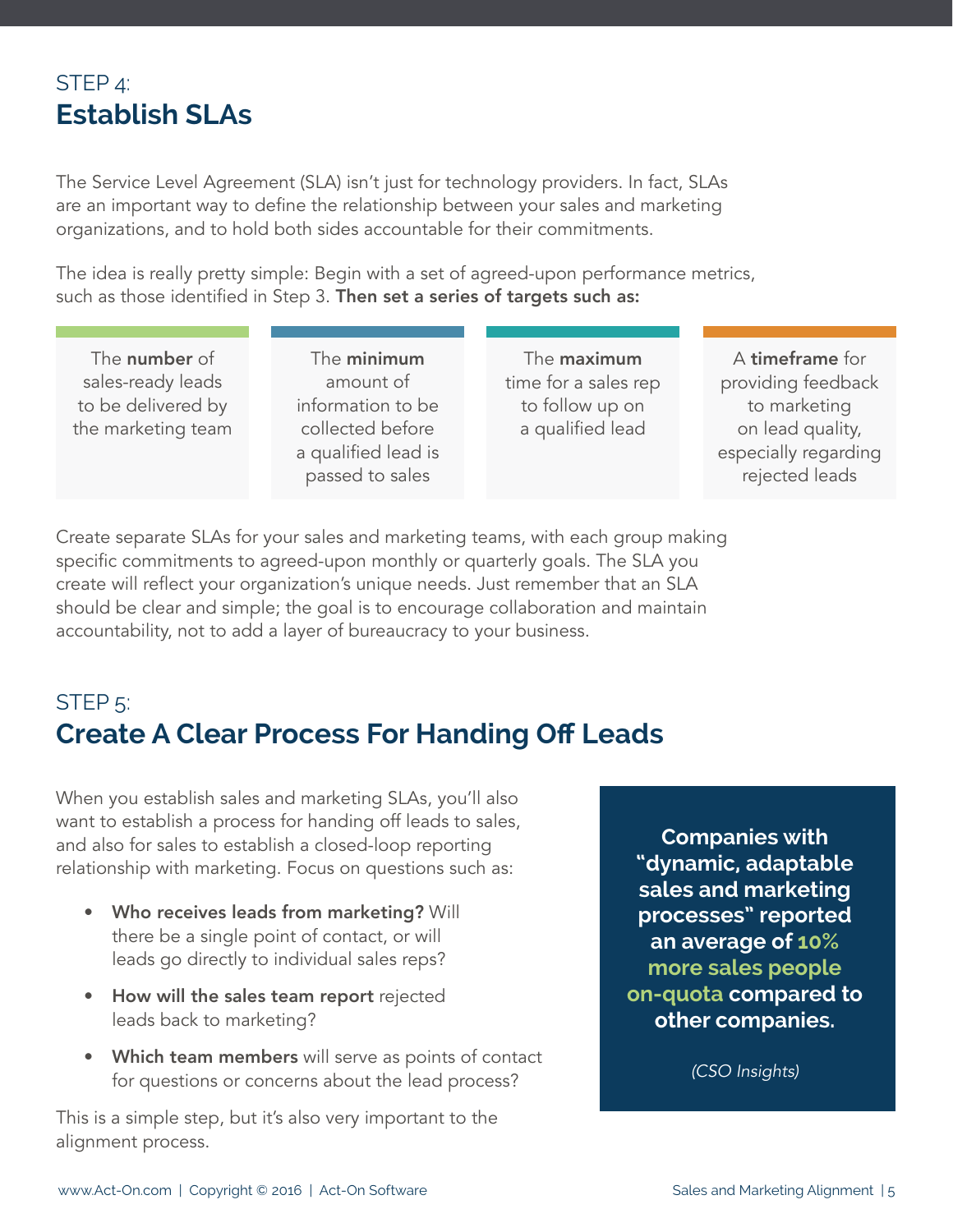### STEP 6: **Create a Shared Pipeline**

There's a big issue here that we haven't yet tackled: Many sales and marketing organizations treat their pipelines as separate processes. Leads get passed from marketing, and sales pursues those leads, but neither side really has much visibility into how the other side gets things done.

Many of the steps that we described above – common definitions, shared metrics, SLAs – are far more useful when your company treats its sales and marketing pipeline as a single, continuous process. Your sales and marketing teams will still have distinct responsibilities, from prospecting and qualifying at the top of the funnel to closing and maintaining relationships at the bottom. With a single pipeline, however, they'll also understand how each stage in the process works – and why each is important to the business.

Marketing automation technology can help you accomplish this goal, by giving your sales and marketing teams greater visibility into how prospects and leads more through the pipeline.